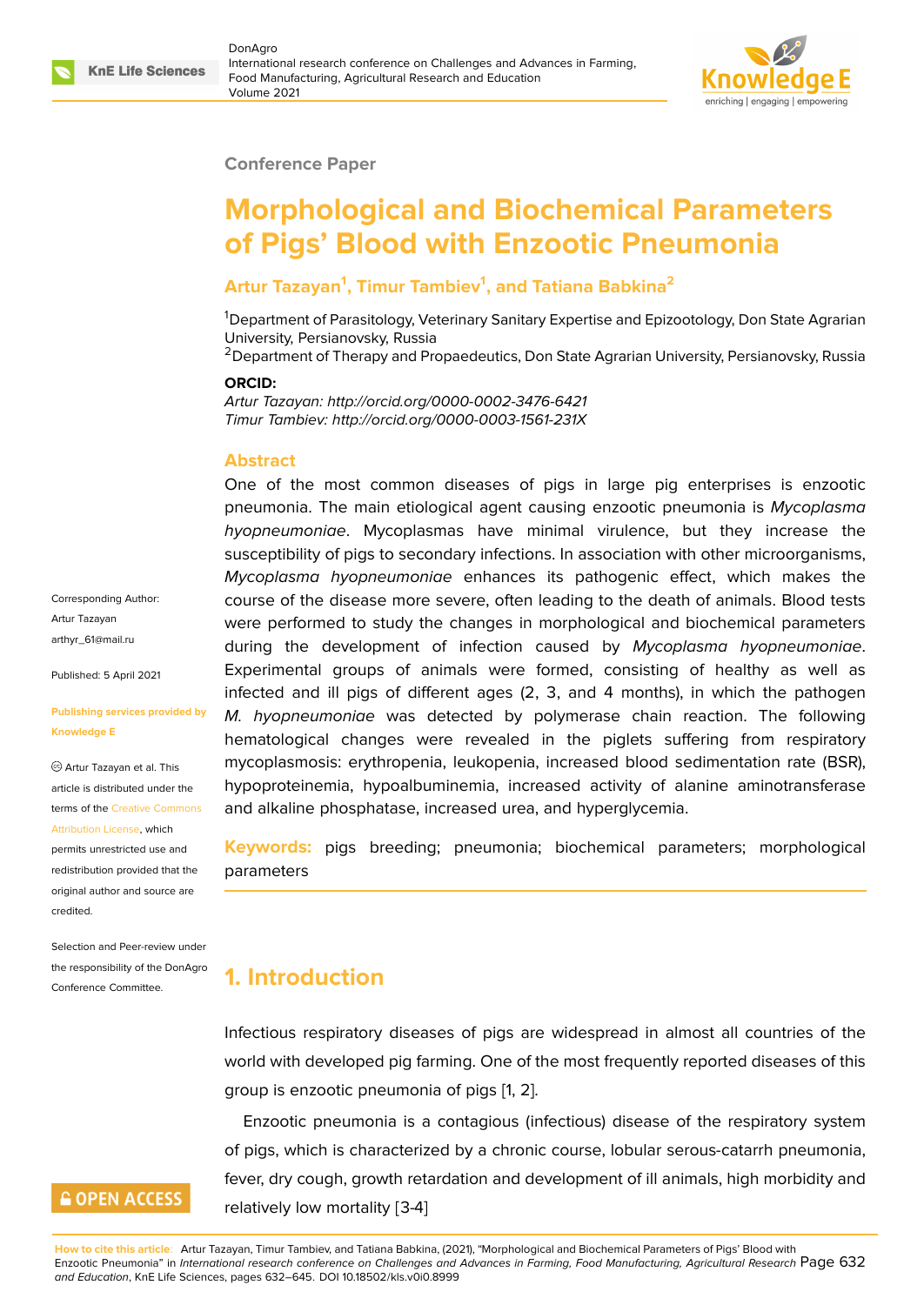The main etiological agent causing enzootic pneumonia is Mycoplasma hyopneumoniae. Mycoplasmas themselves have minimal virulence, but they increase the susceptibility of pigs to secondary infections. In association with other microorganisms, Mycoplasma hyopneumoniae enhances its pathogenic effect, which makes the course of the disease more severe, often leading to the death of animals [5-7, 2]

This infectious pathology causes enormous economic damage to many pig farms due to mortality, growth and development retardation, loss of breeding qualities of piglets, low feed conversion, as well as the cost of medical and preventive measures [8-10]

Especially often enzootic pneumonia is recorded in large pig-breeding complexes with a system of continuous year-round farrowing and a concentration of a huge number of livestock in a limited production area [11]

Due to the absence of typical symptoms of enzootic pneumonia, its occurrence in association with other infections, the diagnosis of this pathology is very difficult. In literary sources, there is little informati[on](#page-13-0) on the characteristics of the course of the disease. There is practically no data on the morphological composition and biochemical changes in this disease, especially in groups of different ages [2, 5]

### **2. Methods and Equipment**

The research was carried out at the Department of Parasitology, Veterinary Sanitary Expertise and Epizootology of Don State Agrarian University, at various pig farms in Rostov Region and Krasnodar Territory in Rostov Regional Veterinary Laboratory, Rostovon-Don. At the same time, the groups of animals were formed, consisting of clinically healthy (control group), as well as pigs with enzootic pneumonia of various ages (2, 3, and 4 months) and with various forms of the disease (with subclinical course – I experimental group and the clinical manifestation of the disease – II experimental group). In total, 180 young pigs were involved in the experiment, 20 in each group.

The diagnosis of enzootic pneumonia in pigs was made based on the detection of the pathogen genome (Mycoplasma Hyopneumoniae) in the blood by the method of polymerase chain reaction. The presence of specific antibodies to the causative agent of respiratory mycoplasmosis in the blood serum of animals by ELISA was also determined.

Laboratory studies included hematological and biochemical blood tests performed on a Mindray BC-2300 semi-automatic hematological analyzer. Biochemical studies were performed on a Sinnowa BS-3000P semi-automatic biochemical analyzer, using Deacon DDS reagents.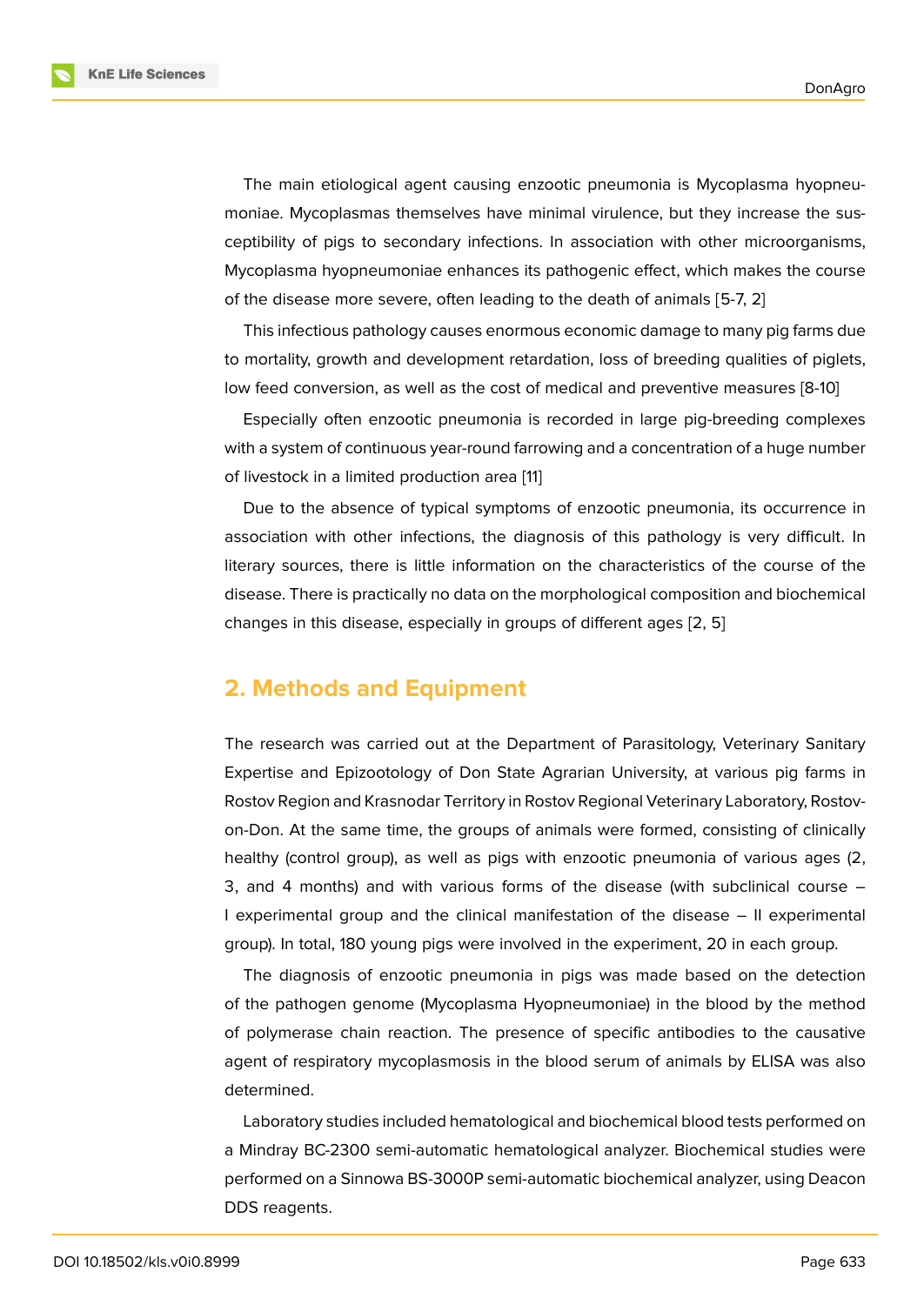

### **3. Results**

According to the results of hematological studies, it was found that with a general blood test in piglets of 2 months old, there were no statistically significant differences in the red blood indices in the animals of the control and first experimental groups. Thus, in the control and first experimental groups of animals, the amount of hemoglobin and the number of red blood cells was 105.8–9.96 g/l, 6,51 $\pm$ 1,168 $\times$ 10<sup>12</sup>/l, and 97.2–9.11 g/l,  $5.91\pm1.49\times10^{12}\times$  1012/l, respectively. Whereas in the second experimental group these indicators amounted to 90.01 $\pm$ 11.21 g/l, 4.09 $\pm$ 1.27 $\times$ 10<sup>12</sup>/l. The hematocrit in animals in the control group was lower than in animals in the experimental groups by 33.5 and 64.1 %, respectively, in the first and second groups.

Thus, there is a decrease in the number of red blood cells in the first experimental group by 10.3 %, in the second experimental group by 41.3 %, hemoglobin by 8.3 % and 40.7 %, respectively, compared to the control group (Table 1).

TABLE 1: Morphological indicators of blood in pigs with enzootic pneumonia at the age of 2 months. ( $N =$ 60)

| Indicators                           | Control group  | Experimental groups |                             |
|--------------------------------------|----------------|---------------------|-----------------------------|
|                                      |                |                     | $\mathcal{U}$               |
| Red blood cells, $\times 10^{12}$ /l | $6.51 + 1.16$  | $5.91 + 1.49$       | $4.09 + 1.27$               |
| Hemoglobin, g/l                      | $105.8 + 9.96$ | $97.2 + 9.11$       | $90.01 + 1.21$ <sup>*</sup> |
| Hematocrit, %                        | $0.41 + 0.02$  | $0.36 + 0.03$       | $0.31 + 0.03$               |
| BSR, mm/h                            | $2.13 + 0.93$  | $3.20 + 1.84*$      | $5.93 \pm 1.01***$          |

Legend: Р<0.05\*; Р<0.01\*\* – Р<0.001\*\*\*

The same trend was noted in the study of red blood in 2 months piglets, it also remains at the age of 3 months (Table 2).

TABLE 2: Morphological indicators of blood in pigs with enzootic pneumonia at the age of 3 months. (N = 60)

| Indicators                            | Control group   | Experimental groups |                  |
|---------------------------------------|-----------------|---------------------|------------------|
|                                       |                 |                     | 11               |
| Red blood cells, x10 <sup>12</sup> /l | $6.97 + 0.42$   | $5.49 + 1.27$       | $3.91 + 1.23$ ** |
| Hemoglobin, g/l                       | $109.64 + 7.21$ | $103.70 + 8.37$     | 88.55+16.26**    |
| Hematocrit, %                         | $0.43 + 0.01$   | $0.41 + 0.06$       | $0.27 + 0.05$ ** |
| BSR, mm/h                             | $2.2 + 0.95$    | $2.84 + 1.10$       | $10.2 + 5.09***$ |

Legend: Р<0.05\*; Р<0.01\*\* – Р<0.001\*\*\*

There are no statistically significant differences between the indicators of red blood in the control and the first experimental groups. Statistically significant differences were obtained only in the study of hematocrit, which was 4.7 % higher in the control group.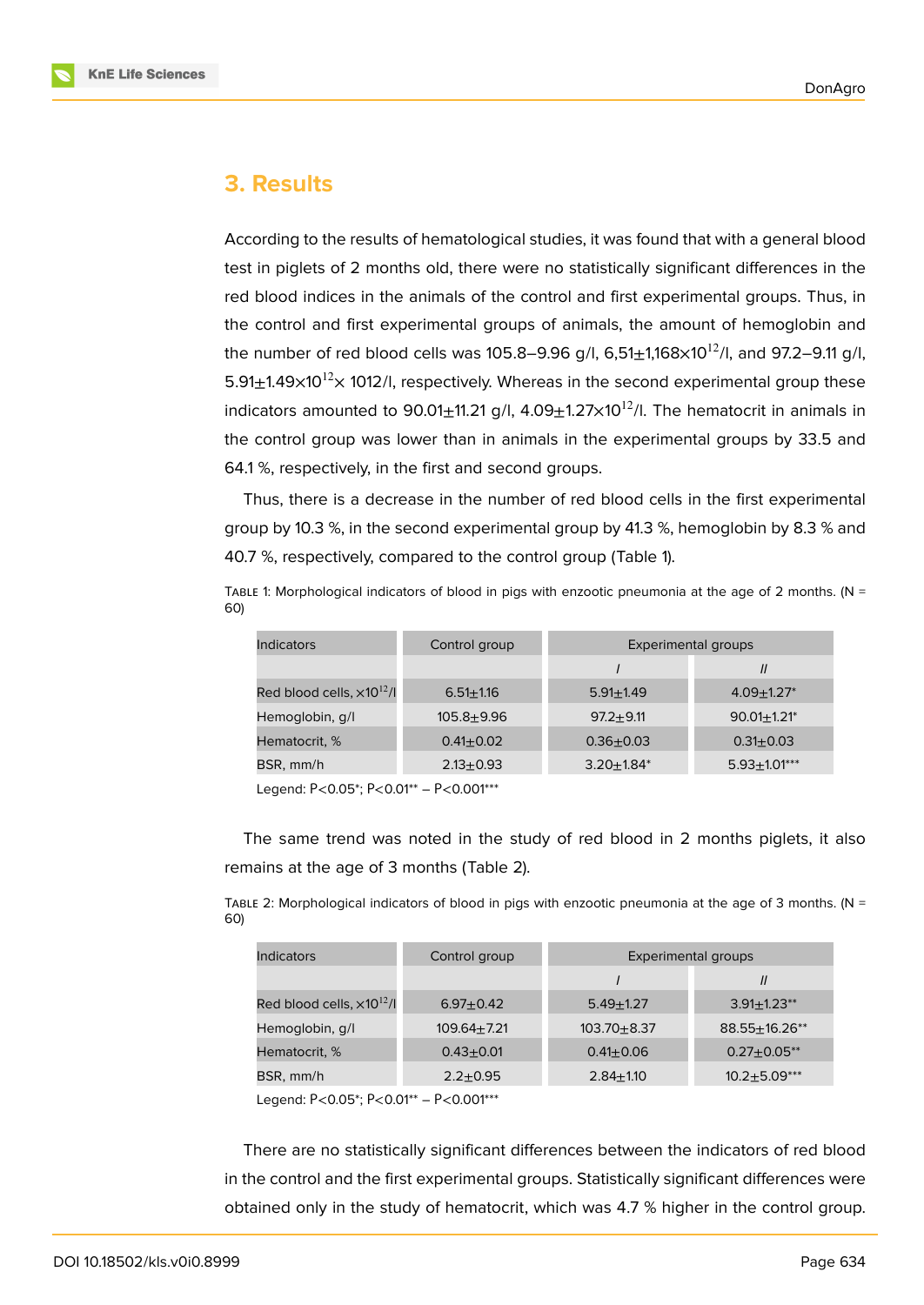

However, the changes in the indicators of red blood in the second experimental group were noted. Thus, the amount of hemoglobin and the number of red blood cells was 88.55–16.26 g/l, 3.91–1.23 × 1012/l, which is 44.9 % lower than in the control and 33.7 % lower than in the first experimental group, respectively.

BSR indices in animals of the control and the first experimental groups did not statistically differ. Whereas in animals of the second experimental group, BSR turned out to be increased — 10.2–5.09 mm/h, which is 4.6 times higher than in the control and 3.5 times higher than in the first experimental group.

At the age of 4 months, the changes in red blood cells were exacerbated in both experimental groups (Table 3), since there were already statistically significant differences in the control and first experimental groups, the amount of hemoglobin and the number of red blood cells was 110–9.31 g/l, 6,  $93\pm0.87\times10^{12}$ /l and  $97.3\pm12.21$ g/l,  $4.3\pm0.95 \times 10^{12}$ /l, respectively. In the second experimental group, the amount of hemoglobin and the number of red blood cells was  $86\pm11.21$  g/l and  $3.27\pm0.81\times10^{12}$ /l, which is 21.9, 11.4 and 50.0, 24 % lower than in the control and the first experimental group, respectively.

| Indicators                           | Control group | Experimental groups         |                    |
|--------------------------------------|---------------|-----------------------------|--------------------|
|                                      |               |                             | $\mathcal{U}$      |
| Red blood cells, $\times 10^{12}$ /l | $6.93 + 0.87$ | $4.3 + 0.95$ **             | $3.27 \pm 0.81***$ |
| Hemoglobin, g/l                      | $110 + 9.31$  | $97.3 + 12.21$ <sup>*</sup> | $86 + 11.21$ **    |
| Hematocrit, %                        | $0.44 + 0.09$ | $0.36 + 0.05^*$             | $0.28 + 0.10***$   |
| BSR, mm/h                            | $3.04 + 3.20$ | $8.30 \pm 2.10***$          | $13.2 \pm 3.14***$ |

TABLE 3: Morphological indicators of blood in pigs with enzootic pneumonia at the age of 4 months. ( $N =$ 60)

Legend: Р<0.05\*; Р<0.01\*\* – Р<0.001\*\*\*

The overall dynamics in the age aspect of the indicators of red blood in pigs with enzootic pneumonia caused by M. hyopneumoniae is shown in table 4.

Thus, as animals grow, red blood gradually increase, so red blood cells in the control group increase from 2 months up to 4 months of age from  $6.51\pm1.168\times10^{12}/I$ to  $6.93 \pm 0.87 \times 10^{12}$ /l, hemoglobin from  $105.8 \pm 9.96$  g/l to  $110 \pm 9.31$  g/l. When pigs have enzootic pneumonia caused by M. hyopneumoniae, a physiological age-related increase in red blood does not occur, but on the contrary, a decrease is noted. Thus, in the first experimental group, the number of red blood cells and the amount of hemoglobin decrease from 5.91 $\pm$ 1.49  $\times$ 10<sup>12</sup>/ I and 97.2 $\pm$ 9,11/I to 4.3 $\pm$ 0.95  $\times$ 10<sup>12</sup>/I and 97.3 $\pm$ 12.21 g/l, respectively, and in the second experimental group from  $4.09\pm$ 1.27  $\times$ 10<sup>12</sup>/l and 90.01 $\pm$ 11.21 g/l to 3.27 $\pm$ 0.81  $\times$ 10<sup>12</sup>/l and 86 $\pm$ 11.21 g/l, respectively.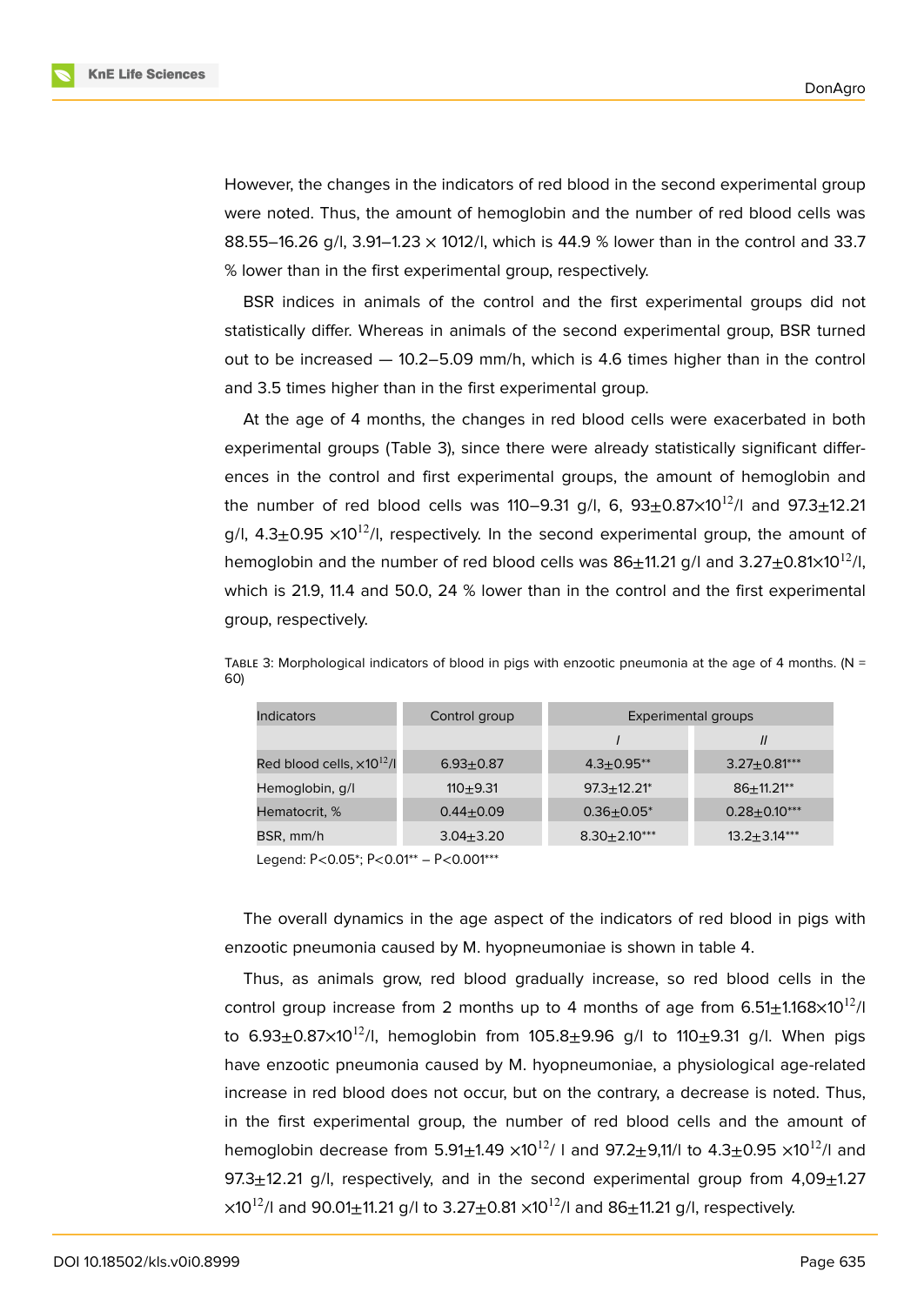| Indicators                           | Age                           |                      |                    |  |
|--------------------------------------|-------------------------------|----------------------|--------------------|--|
|                                      | 2 months                      | 3 months             | 4 months           |  |
|                                      |                               | Control group        |                    |  |
| Red blood cells, $\times 10^{12}$ /I | $6.51 + 1.16$                 | $6.97 + 0.42$        | $6.93 + 0.87$      |  |
| Hemoglobin, g/l                      | $105.8 + 9.96$                | $109.64 + 7.21$      | $110+9.31$         |  |
| Hematocrit, %                        | $0.41 \pm 0.02$               | $0.43 + 0.01$        | $0.44 + 0.09$      |  |
| BSR, mm/h                            | $2.13 \pm 0.93$               | $2.2 + 0.95$         | $3.04 + 3.20$      |  |
|                                      |                               | I experimental group |                    |  |
| Red blood cells, $\times 10^{12}$ /l | $5.91 \pm 1.49$               | $5.49 + 1.27$        | $4.3 \pm 0.95**$   |  |
| Hemoglobin, g/l                      | $97.2 + 9.11$                 | $103.70 + 8.37$      | $97.3 + 12.21*$    |  |
| Hematocrit, %                        | $0.36 + 0.03$                 | $0.41 \pm 0.06$      | $0.36 \pm 0.05^*$  |  |
| BSR, mm/h                            | $3.20 \pm 1.84^*$             | $2.84 + 1.10$        | $8.30 \pm 2.10***$ |  |
| Il experimental group                |                               |                      |                    |  |
| Red blood cells, $\times 10^{12}$ /l | $4.09 \pm 1.27$ *             | $3.91 \pm 1.23**$    | $3.27 \pm 0.81***$ |  |
| Hemoglobin, g/l                      | $90.01 \pm 1.21$ <sup>*</sup> | 88.55±16.26**        | $86 \pm 11.21***$  |  |
| Hematocrit, %                        | $0.31 \pm 0.03$               | $0.27 \pm 0.05$ **   | $0.28 \pm 0.10***$ |  |
| BSR, mm/h                            | $5.93 \pm 1.01***$            | $10.2 + 5.09***$     | $13.2 \pm 3.14***$ |  |

TABLE 4: Red blood indicators of experimental groups in the age aspect ( $N = 60$ )

Legend: Р<0.05\*; Р<0.01\*\* – Р<0.001\*\*\*

In addition to indicators of red blood, we determined indicators of white blood and derived leukocyte formulas in pigs of experimental groups. The level of leukocytes in pigs at the age of 2 months of the control group was  $12.6 \pm 0.8 \times 109$  g/l (table 5).

| Indicators                        | Control group  | Experimental groups |                   |
|-----------------------------------|----------------|---------------------|-------------------|
|                                   |                |                     | $\mathcal{U}$     |
| Leucocytes, x10 <sup>9</sup> g/l  | $12.6 + 0.80$  | $9.70 + 2.33*$      | $6.20 + 2.25$ **  |
| Eosinophiles, %                   | $3.4 + 0.99$   | $1.4 + 0.69**$      | $0.3 + 0.21***$   |
| Immature, %                       |                |                     | $2.2+0.43***$     |
| Banded neutrophile, %             | $9.6 + 0.56$   | 25.38+2.87***       | $27.4 + 3.4***$   |
| Segmentonuclear<br>neutrophils, % | $37.6 + 11.12$ | $47.22 + 12.12^*$   | $52.1 + 12.15$ ** |
| Lymphocytes, %                    | $46.9 + 3.34$  | $24.4 + 8.47**$     | $17.3 + 2.3***$   |
| Monocytes, %                      | $2.5 + 1.23$   | $1.6 + 0.31^*$      | $0.7 + 0.31**$    |

TABLE 5: Blood layogram in pigs with enzootic pneumonia at the age of 2 months. ( $N = 60$ )

Legend: Р<0.05\*; Р<0.01\*\* – Р<0.001\*\*\*

In pigs of the first experimental group, leukocytes amounted to 9.70  $\pm$  3.33  $\times$  109 g/l, and in the group of animals of the second experimental group 6.20  $\pm$  2.33  $\times$  109 g/l, which is 19 and 56 % less than in animals of the control groups.

The number of eosinophils in pigs in the control group was 3.4–0.99 %. The same indicator in the group of animals of the first experimental group amounted to 1.4–0.69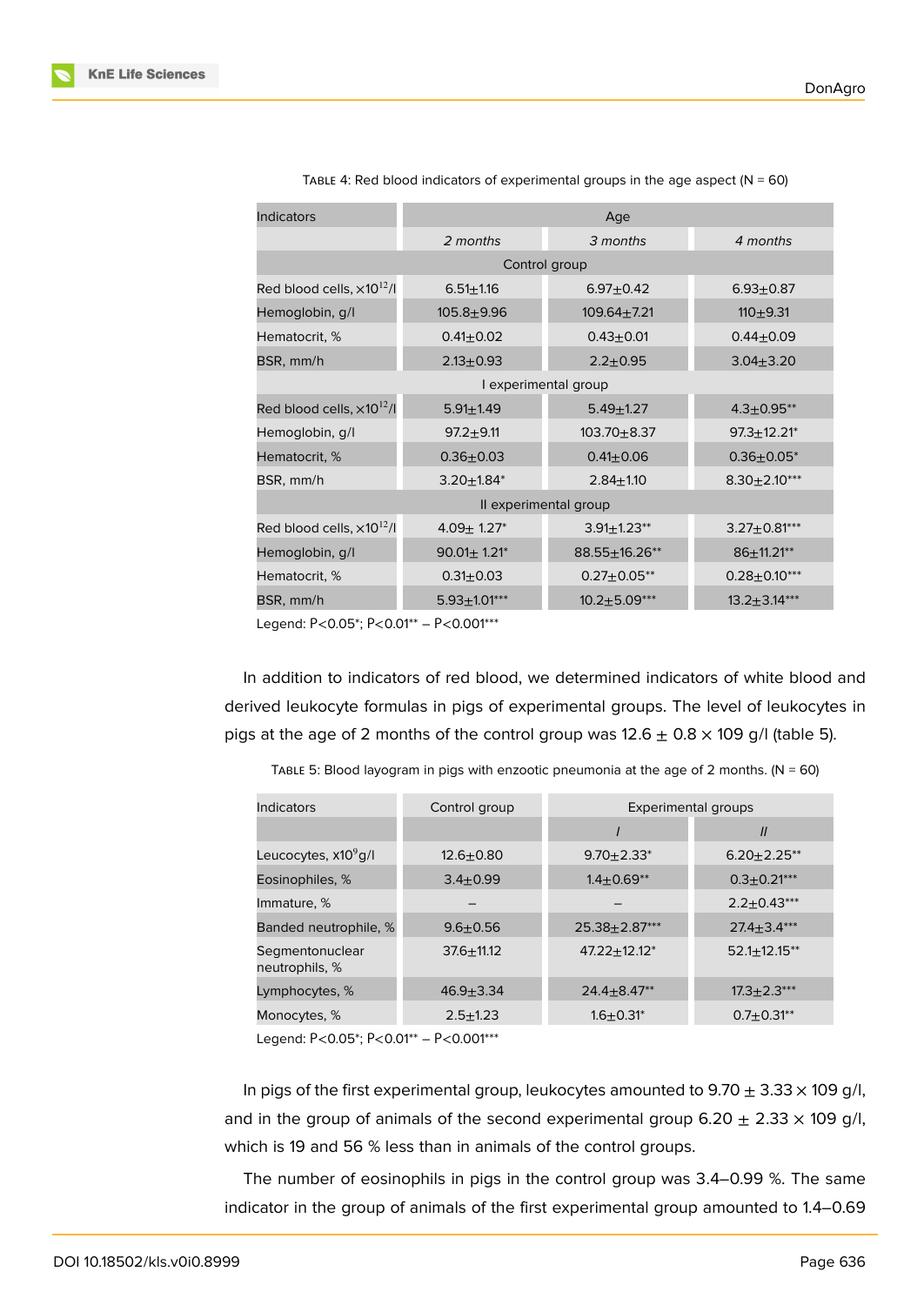

%. In the group of animals of the second experimental group, 0.3–0.21 %, this is 55 and 91.2 % less than in animals of the control group.

The number of stab neutrophils in pigs in the control group was 9.6–0.56 %. The same indicator in the first experimental group was 25.38–2.87 %. In animals of the second experimental group, it was 27.4–3.4 %, which is 163.5 % and 185.4 % more than in animals of the control group.

The number of segmented neutrophiles in pigs in the control group was 37.6–11.12 %. The same indicator in the first experimental group was 47.22–12.12 %. In animals of the second experimental group, it was 52.1–12.5 %, which is 31.3 % and 44.8 % more than in animals of the control group.

The number of lymphocytes in animals of the control group was 46.9–3.34 %. The same indicator in the first experimental group was 24.4–8.47 %, and in animals of the second experimental group was 17.3–2.3 %, which is 48.9 % and 66.04 % less, respectively, than animals of the control group.

The number of monocytes in animals of the control group was 2.5–1.23 %. The same indicator in the first experimental group was  $1.6\pm0.31$  %, and in animals of the second experimental group it was  $0.7\pm0.31$  %, which is 36.2 % and 72.04 % less, respectively, than animals of the control group.

Thus, with increasing age in piglets with enzootic pneumonia caused by M. hyopneumoniae, the development of leukopenia and eosinopenia is noted. However, the decrease in the number of lymphocytes is especially pronounced, their percentage reflected a four-fold decrease in the second experimental group in relation to healthy animals, but given the increasing leukopenia, lymphopenia is even more pronounced.

The level of leukocytes in pigs of 3 months of the control group was  $13.96\pm1.37\times10^{9}$ g/l. The same indicator in pigs of the first experimental group was  $11.19\pm3.18\times10^9$ g/l, and in the group of animals of the second experimental group it was  $7.33\pm1.55\times10^{9}$  g/l, which is 19.84 % and 52.51 % less than in animals of the control group (table 6).

The number of eosinophils in pigs in the control group was 4.36–0.56 %. The same indicator in the group of animals of the first experimental group was 2.08–0.7 %. In the group of animals of the second experimental group, 1.29–0.11 %, this is 52.29 and 70.41 % less than in animals of the control group.

The number of banded neutrophiles in pigs in the control group was 10.49–0.8 %. The same indicator in the first experimental group was 19.14–3.16 %. In animals of the second experimental group it was 19.01–2.28 %, which is 82.46 % and 81.22 % more than in animals of the control group. Despite the fact that the percentage of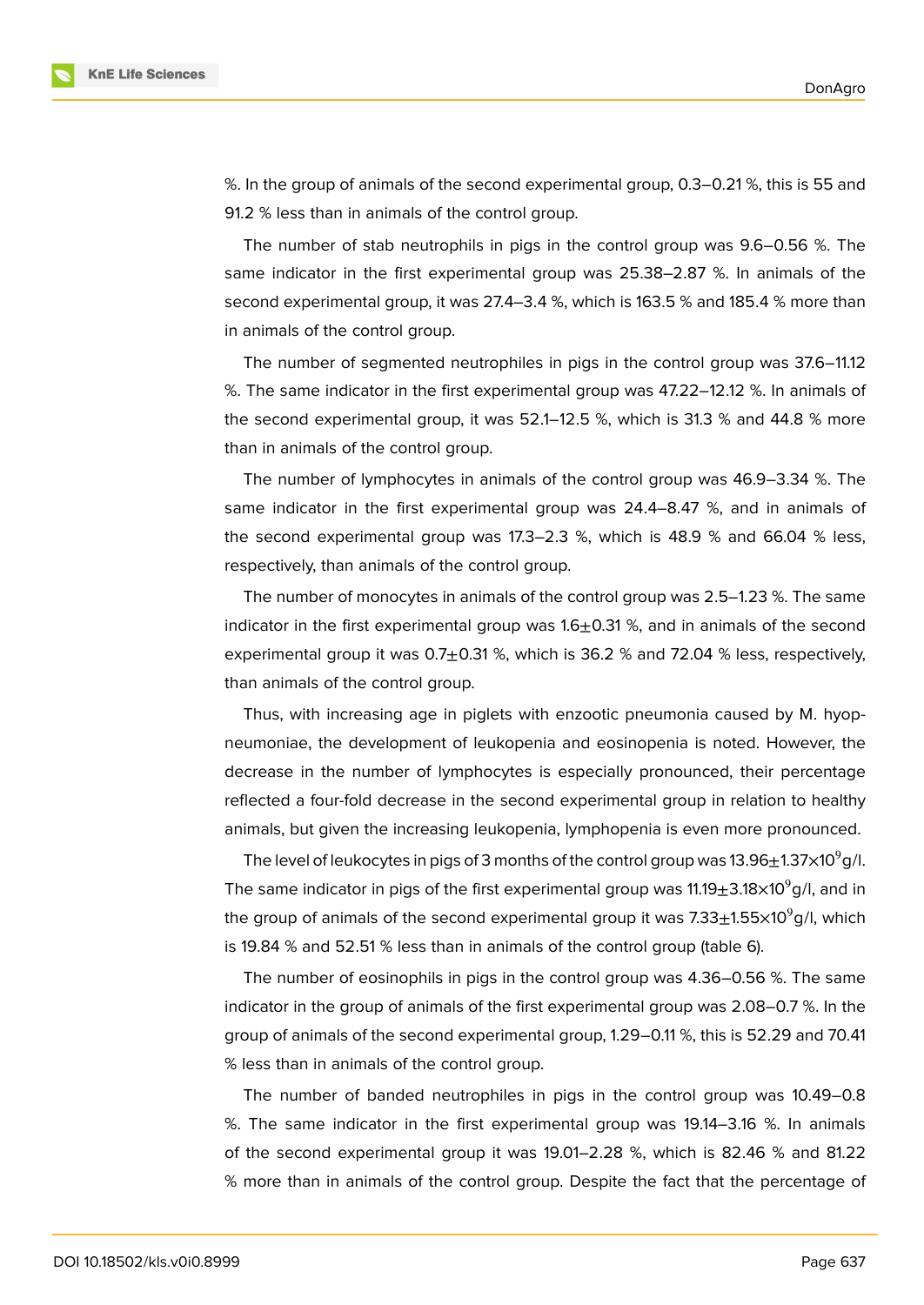banded neutrophiles in the first and second experimental groups turned out to be almost the same, more pronounced leukopenia in the second experimental group causes a decrease in the number of stab banded neutrophiles in the second experimental group, compared to the control and the first experimental.

| <b>Indicators</b>                 | Control group   | Experimental groups         |                    |
|-----------------------------------|-----------------|-----------------------------|--------------------|
|                                   |                 |                             | $\mathcal{U}$      |
| Leucocytes, x10 <sup>9</sup> g/l  | $13.96 + 1.37$  | $11.19 + 3.18$              | $7.33 + 1.55$ **   |
| Eosinophiles, %                   | $4.36 + 0.56$   | $2.08 \pm 0.7**$            | $1.29 \pm 0.11***$ |
| Immature, %                       |                 |                             | $2.18 \pm 0.44***$ |
| Banded neutrophile, %             | $10.49 + 0.80$  | $19.14 + 3.16**$            | $19.01 + 2.28**$   |
| Segmentonuclear<br>neutrophils, % | $33.26 + 11.01$ | $44.65 + 6.25$ <sup>*</sup> | $50.09 + 5.65$ **  |
| Lymphocytes, %                    | $50.85 + 9.44$  | $31.85 + 1.34**$            | 25.94+1.88***      |
| Monocytes, %                      | $4.06 + 1.65$   | $2.28 \pm 0.53**$           | $1.49 \pm 0.24***$ |

TABLE 6: Blood layogram in pigs with enzootic pneumonia at the age of 3 months.  $(N = 60)$ 

Legend: Р<0.05\*; Р<0.01\*\* – Р<0.001\*\*\*

The number of segmentonuclear neutrophiles in pigs in the control group was 33.26– 11.01 %. The same indicator in the first experimental group was 44.65–6.25 %. In animals of the second experimental group it was 50.85–5.65 %, which is 34.25 % and 50.6 % more than in animals of the control group. Despite the relative neutrophilia in mycoplasmosis, absolute neutropenia develops due to severe leukopenia.

The number of lymphocytes in animals of the control group was  $50.09\pm9.44$  %. The same indicator in the first experimental group was 31.85–1.34 %, and in animals of the second experimental group it was 25.94–1.88 %, which is 37.9 % and 50.19 % less, respectively, than animals of the control group.

The number of monocytes in animals of the control group was 4.06–1.65 %. The same indicator in the first experimental group was  $2,28\pm0,53$  %, and in animals of the second experimental group it was  $1,49\pm0,24$  %, which is 43.84 % and 63.3 % less, respectively, than animals of the control group.

Thus, as pigs with enzootic pneumonia caused by M. hyopneumoniae grow, the development of leukopenia and eosinopenia is noted. However, the decrease in the absolute number of lymphocytes is especially pronounced, their percentage reflected a fourfold decrease in the second experimental group in relation to healthy animals, but given the increasing leukopenia, lymphopenia is even more pronounced. Despite the relative neutrophilia in the experimental groups, due to severe leukopenia, neutropenia is noted.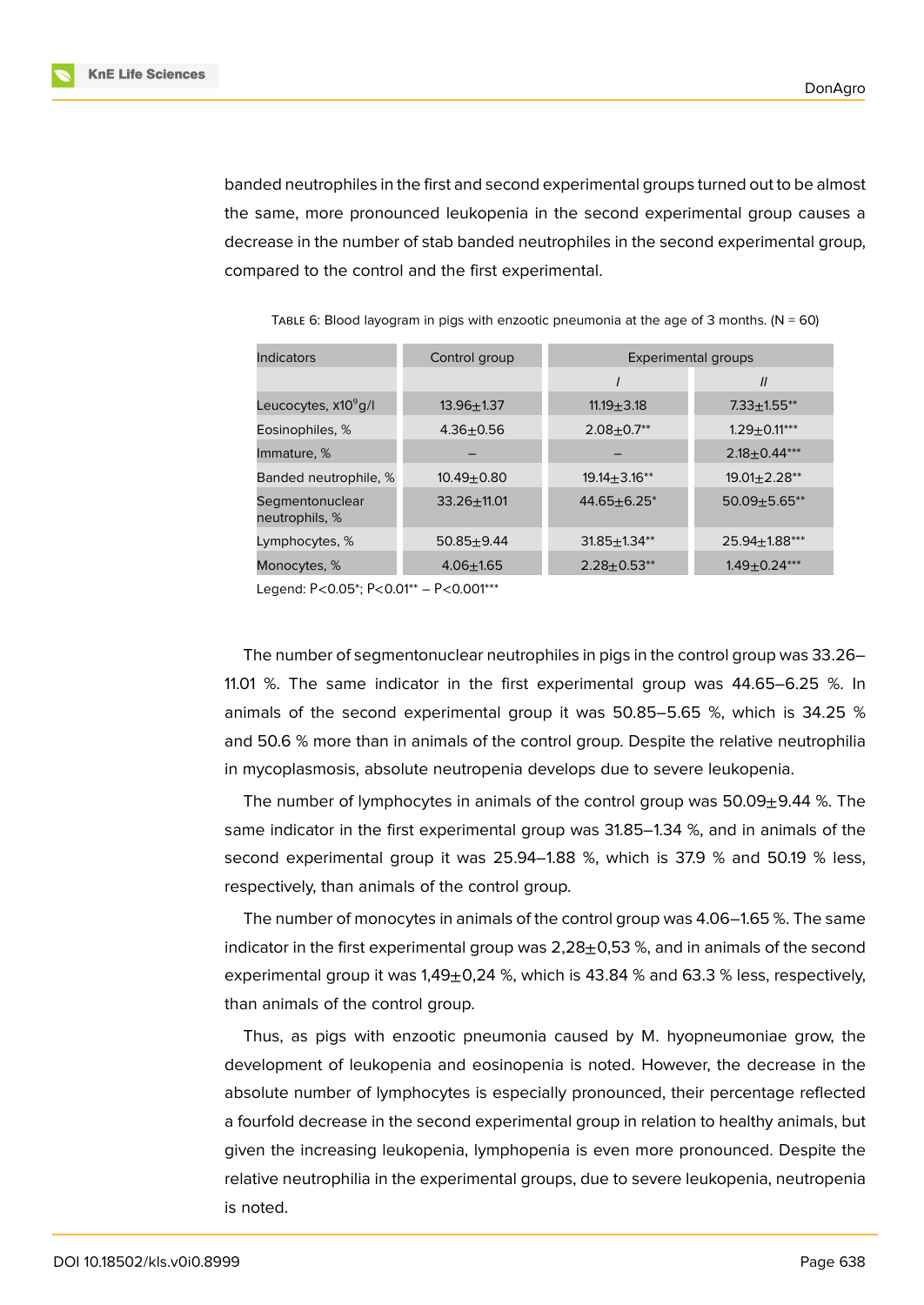The leukocyte level in pigs of 4 months old of the control group, was  $16.04 \pm 2.39$  $\times$  109 g/l. The same indicator in pigs of the first experimental group was 11.98  $+$  4.37  $\times$  109 g/l, and in the group of animals of the second experimental group 9.15  $\pm$  1.33  $\times$ 109 g/l, which is 25.31 and 42.96 % less than in animals of the control group (table 7).

| Indicators                        | Control group  | Experimental groups |                     |
|-----------------------------------|----------------|---------------------|---------------------|
|                                   |                |                     | $\mathcal{U}$       |
| Leucocytes, x10 <sup>9</sup> g/l  | $16.04 + 2.39$ | $11.98 + 4.37*$     | $9.15 + 1.33$ **    |
| Eosinophiles, %                   | $5.05 + 1.02$  | $3.28 + 1.44$       | $2.48 + 0.46$       |
| Immature, %                       | O              | $3.17 + 0.21***$    | $6.07 + 0.26***$    |
| Banded neutrophile, %             | $5.25 + 0.98$  | $12.33 + 2.18**$    | $16.93 \pm 3.07***$ |
| Segmentonuclear<br>neutrophils, % | $31.10 + 9.24$ | $45.84 + 3.18*$     | $44.79 + 3.17*$     |
| Lymphocytes, %                    | $54.05 + 9.47$ | $31.92 + 2.42$ **   | $27.26 \pm 1.39**$  |
| Monocytes, %                      | $4.55 + 1.38$  | $3.47 + 0.21$       | $2.47 + 0.24**$     |

TABLE 7: Blood layogram in pigs with enzootic pneumonia at the age of 4 months.  $(N = 60)$ 

Legend: Р<0.05\*; Р<0.01\*\* – Р<0.001\*\*\*

The number of eosinophils in pigs in the control group was  $5.05 \pm 1.02$  %. While the same indicator among animals of the first experimental group was  $3.28 \pm 1.44$  %, among piglets of the second experimental group the number of eosinophils was 2.48  $\pm$  0.46 %, which is 35.05 and 50.89 % less than in animals of the control group.

The number of banded neutrophiles in pigs in the control group was  $5.25 \pm 0.98$ %. The same indicator in the first experimental group was  $12.33 \pm 2.18$  %. In animals of the second experimental group it was  $16.93 \pm 3.07$  %, which is 134.86 and 222.48 % more than in animals of the control group. Despite the fact that the percentage of stab neutrophiles in the first and second experimental groups turned out to be almost the same, more pronounced leukopenia in the second experimental group causes a decrease in the number of banded neutrophiles in the second experimental group, compared to the control and the first experimental groups.

The number of segmented neutrophiles in pigs in the control group was  $31.1 \pm 9.24$ %. The same indicator in the first experimental group was  $45.84 \pm 3.18$  %. In animals of the second experimental group it was  $44.79 \pm 3.17$  %, which is 47.4 and 44.02 % more than in animals of the control group. Despite relative neutrophilia, neutropenia develops with respiratory mycoplasmosis due to severe leukopenia.

The number of lymphocytes in animals of the control group was  $54.05 \pm 9.47$  %. The same indicator in the first experimental group was  $31.92 \pm 2.42$  %, and in animals of the second experimental group it was  $27.26 \pm 1.39$  %, which is 48.2 and 50.2 % less, respectively, than animals of the control group.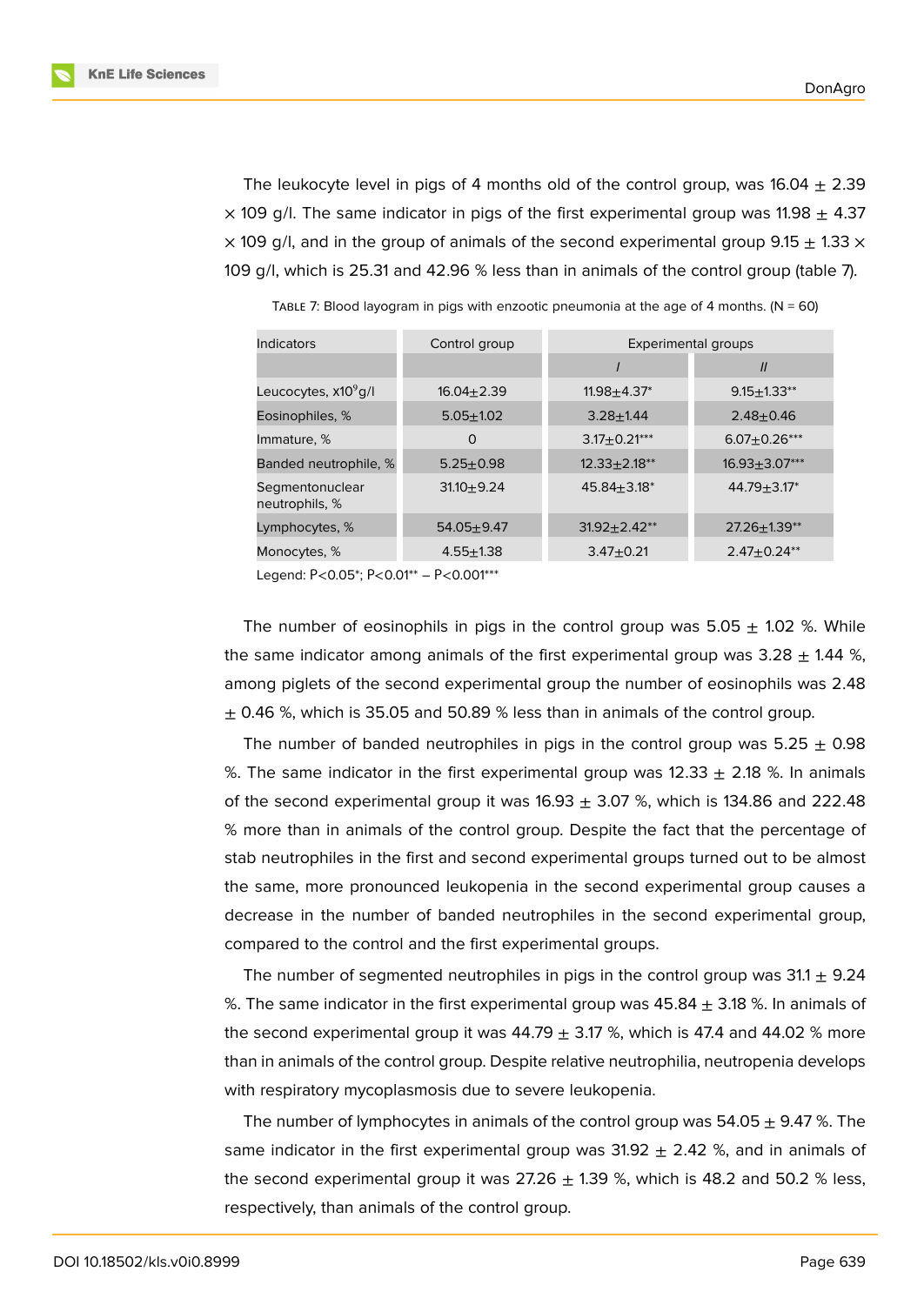The number of monocytes in animals of the control group was  $4.55 \pm 1.38$  %. The same indicator in the first experimental group was  $3.47 + 0.21$ %, and in animals of the second experimental group it was  $2.47 \pm 0.24$  %, which is 41.73 and 50.8 % less, respectively, than animals of the control group.

Thus, in pigs with enzootic pneumonia caused by M. hyopneumoniae, leukopenia and eosinopenia are observed. However, the decrease in the number of lymphocytes is especially pronounced, their percentage showed a four-fold decrease in the second experimental group in relation to healthy animals, but given the increasing leukopenia, lymphopenia is even more pronounced. Despite the relative neutrophilia in the experimental groups, due to severe leukopenia, neutropenia is noted.

Thus, in pigs at 4 months of age, the general trends in the dynamics of the leukoformula remained the same, leukopenia, relative neutrophilia with neutropenia, and severe and relative lymphopenia were noted.

The results of biochemical blood tests in pigs with enzootic pneumonia caused by M. hyopneumoniae at the age of 2 months are presented in table 8.

The experiments showed that the changes in blood biochemical parameters depend on the severity of clinical signs in pig enzootic pneumonia. However, there are significant differences.

As it can be seen from table 8, in animals of the second experimental group, compared to the pigs of the control and the first experimental group, statistically significant hypoproteinemia and hypoalbuminemia were observed, while the level of globulins did not change significantly, which explains the sharp decrease in the albuminglobulin ratio.

| Indicators                             | Control group   | Experimental groups          |                   |
|----------------------------------------|-----------------|------------------------------|-------------------|
|                                        |                 |                              | $\mathcal{U}$     |
| Total protein, g/l                     | $67.53 + 2.19$  | $69.57 + 4.78$               | $58.03 + 3.23*$   |
| Albumin, g/l                           | $32.75 + 3.2$   | $32.57 + 2.47$               | $22.89 + 2.17*$   |
| Globulin, g/l                          | $37.77 + 2.91$  | $35.54 + 3.59$               | $40.09 + 3.71$    |
| Alanine aminotransferase,<br>Unit/L    | $41.77 + 5.44$  | $83.36 + 10.3$               | $82.06 + 8.95$    |
| Alkaline phosphatase, E/L              | $53.74 + 5.85$  | $58.53 + 8.20$               | $68.64 + 5.44*$   |
| Urea, mmol/L                           | $4.82 + 1.04$   | $6.11 \pm 1.27$ <sup>*</sup> | $7.17 \pm 0.98^*$ |
| Bilirubin, µmol/L                      | $4.40 + 0.66$   | $6.42 \pm 0.87$              | $6.85 \pm 1.13^*$ |
| Glucose, mmol/L                        | $5.65 \pm 0.28$ | $6.46 \pm 0.20^*$            | $7.13 \pm 0.10^*$ |
| Legend: P<0.05*; P<0.01** - P<0.001*** |                 |                              |                   |

TABLE 8: Biochemical indicators of blood in pigs with enzootic pneumonia at the age of 2 months ( $N = 60$ )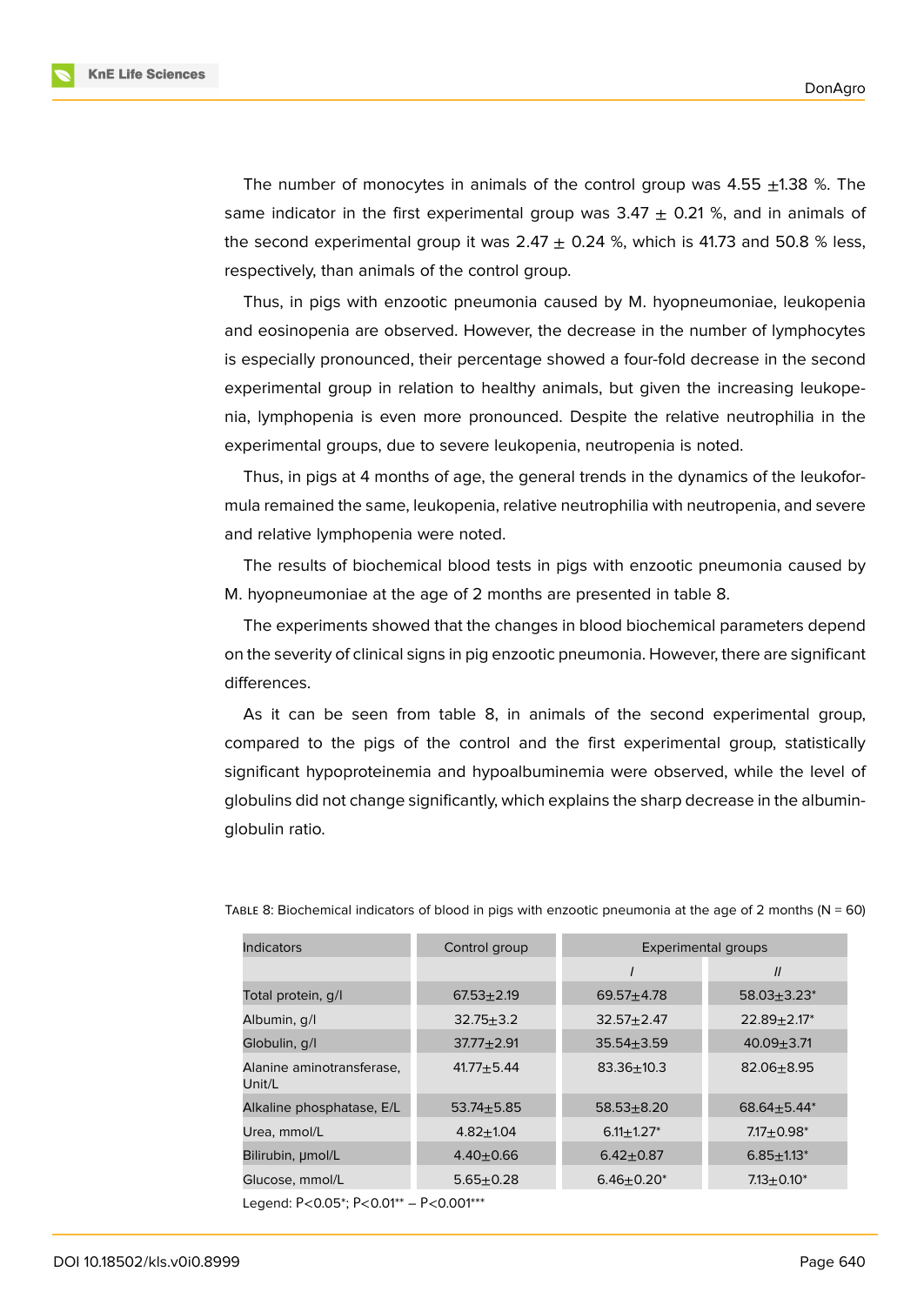Thus for animals of the control group, the activity of alanine aminotransferase in the blood serum is 41.77–5.44, while in the first and second experimental groups, respectively, these indicators were 83.36±10.3; 82.06±8.95 U/L., which indicates the response of the liver to the inflammatory process.

The increase in alkaline phosphatase activity from 58.53–8.20 U/L in the I experimental group to 68.64–5.44 U/L in the II group, compared to the indices in the animals of the control group 53.74–5.85 was 108.91 % and 127.73 %, respectively.

The urea level in pigs of the first experimental group was 6.11–1.27 mmol/L. The same indicator in the group of animals of the control group was 4.82–1.04 mmol/L. In animals of the II experimental group, this indicator is 7.21–0.99 mmol/L, which is higher than in the control group. This suggests a negative effect of mycoplasmas on kidney function. The glucose level in pigs of the first experimental group was 6.46–0.20 mmol/L. In pigs, the control group was 4.82–0.28 mmol/L. In the group of animals of the second experimental group it amounted to 7.13,10.10 mmol/l, respectively, which also indicates the involvement of an increased glucose release into the pathological process of carbohydrate metabolism.

The level of bilirubin in experimental animals was within the limits of physiological fluctuations, which indicates an undisturbed pigment function of the liver. Although, compared to the control group in the experimental groups, insignificant changes of 6.42–0.87 and 6.85–1.13 were observed.

The results of biochemical blood tests in pigs at 3 months of age, with enzootic pneumonia caused by M. hyopneumoniae, are presented in table 9.

| <b>Indicators</b>                      | Control group    | Experimental groups |                               |
|----------------------------------------|------------------|---------------------|-------------------------------|
|                                        |                  |                     | $\mathcal{U}$                 |
| Total protein, q/l                     | $63.36 + 3.79$   | $52.3 + 3.68*$      | $49.1 \pm 3.75^*$             |
| Albumin, g/l                           | $27.86 \pm 3.9$  | $23.50 + 2.42$      | $18.01 \pm 2.24$ <sup>*</sup> |
| Globulin, g/l                          | $36.04 \pm 8.83$ | $29.30 + 6.13$      | $31.28 + 6.2$                 |
| Alanine<br>aminotransferase,<br>Unit/L | $95.20 + 13.66$  | $103.5 + 8.58$      | $123.9 + 9.64*$               |
| Alkaline phosphatase,<br>E/L           | 75.44±12.96      | $93.78 + 5.51*$     | $166.22 + 6.38***$            |
| Urea, mmol/L                           | $6.05 + 1.09$    | $7.27 \pm 0.85$     | $10.21 \pm 0.97^*$            |
| Bilirubin, µmol/L                      | $6.36 + 1.08$    | $6.17 + 1.36$       | $4.05 + 1.32*$                |
| Glucose, mmol/L                        | $4.78 + 0.10$    | $4.84 \pm 0.10$     | $8.74 \pm 0.10^{**}$          |
| Legend: P<0.05*; P<0.01** - P<0.001*** |                  |                     |                               |

TABLE 9: Biochemical indicators of blood in pigs with enzootic pneumonia at the age of 3 months. ( $N = 60$ )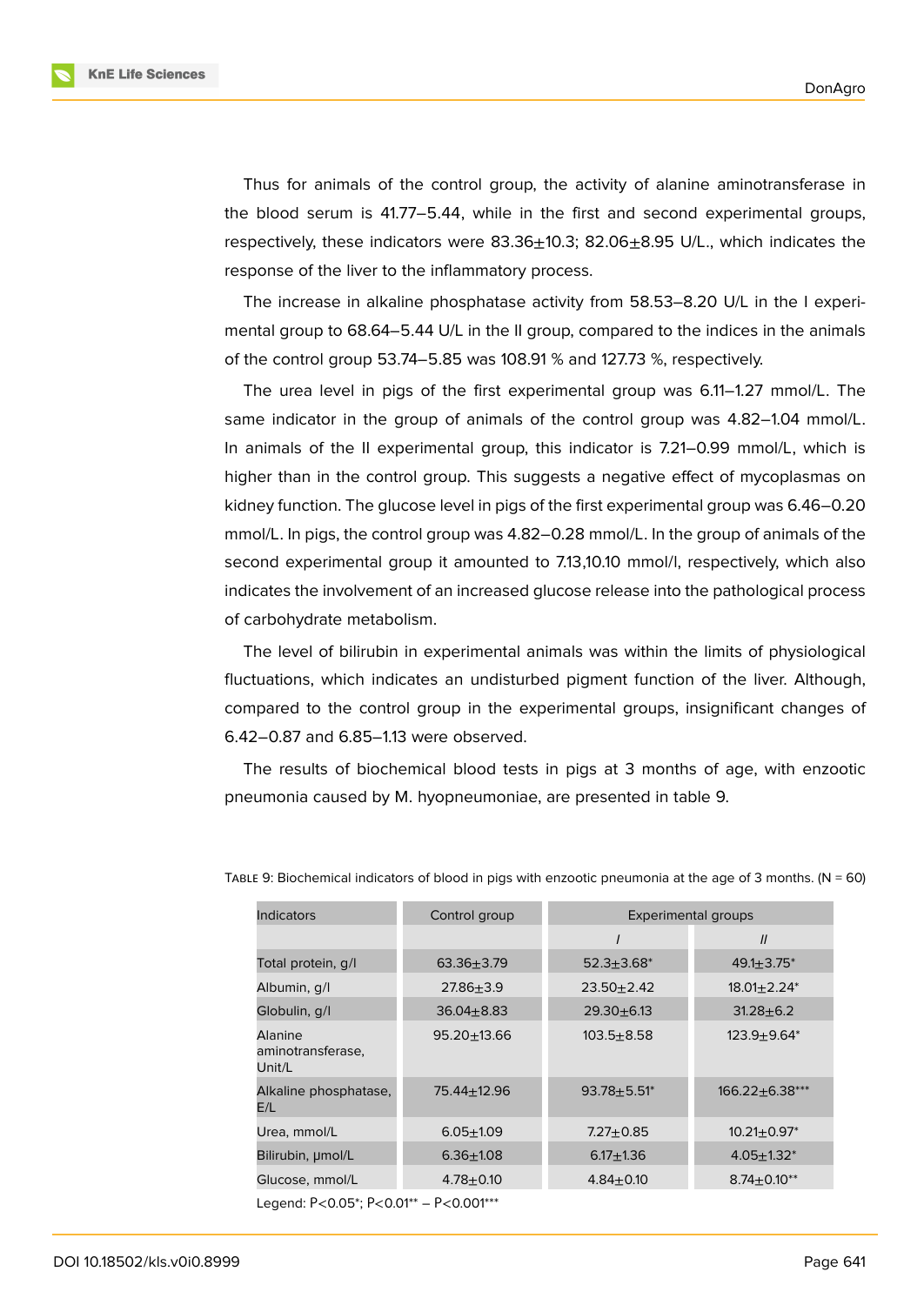The experimental group I is characterized by the increase in the activity of alanine aminotransferase in blood serum, respectively, to  $103.5 + 8.58$  U/L;  $123.9 + 9.64$  U/L. whereas in the control group of animals these indicators were  $95.20 \pm 13.66$  U/L.

The increase in the activity of alkaline phosphatase to 93.78–5.51 U/L in the experimental group I, to 166.22–6.38 U/L in the second experimental group, compared to the indices in the animals of the control group was 24.31 and 120.33 % respectively.

The urea level in pigs of the first experimental group was 7.27–0.85 mmol/L. The same indicator among the animals of the control group was 6.05–1.09 mmol/L. In animals of the II experimental group, this indicator is  $10,21\pm0,97$  mmol/L, which is 20.17 and 68.76 % more in comparison with the animals of the control group. The glucose level in pigs of the first experimental group was  $4,84\pm0.1$  mmol/L. In pigs of the control group was  $4,78\pm0.1$  mmol/L. In the second experimental group it was 8.74 mmol/l, respectively, which is 1.26 and 81.85 % more than in animals of the control group.

As it can be seen from table 9, hypoproteinemia is aggravated, but in addition, in pigs with enzootic pneumonia caused by M. hyopneumoniae, hyperglycemia is quite pronounced, which is apparently associated with transient hypercorticosteroneemia, which is characteristic of all stress reactions. In addition, if the pigs of the first experimental group were characterized by a decrease in urea relative to the animals of the control group, then in animals of the second experimental group its increase to the upper limit of the norm is noted.

The results of biochemical blood tests in pigs at 4 months of age with enzootic pneumonia caused by M. hyopneumoniae are presented in table 10.

| <b>Indicators</b>                             | Control group    | <b>Experimental groups</b>  |                             |
|-----------------------------------------------|------------------|-----------------------------|-----------------------------|
|                                               |                  |                             | $\mathcal{U}$               |
| Total protein, q/l                            | $69.45 + 4.28$   | $53.74 \pm 1.82$            | $48.6 \pm 1.97^*$           |
| Albumin, g/l                                  | $36.22 \pm 3.20$ | $23.95 + 1.71$ <sup>*</sup> | $17.88 \pm 2.04^{**}$       |
| Globulin, g/l                                 | $32.73 + 4.14$   | $30.6 + 3.88$               | $30.52 + 5.57$              |
| <b>Alanine</b><br>aminotransferase,<br>Unit/L | $94.6 + 14.1$    | $102.42 + 11.09$            | $123.81 \pm 11.58^*$        |
| Alkaline phosphatase,<br>E/L                  | 74.66±17.03      | $93.54 \pm 12.77^*$         | $166.9 + 11.76**$           |
| Urea, mmol/L                                  | $6.33 \pm 2.64$  | $7.43 + 1.18$               | $10.52 + 1.68$ <sup>*</sup> |
| Bilirubin, µmol/L                             | $6.04 \pm 1.73$  | $6.03 + 1.97$               | $4.02 + 1.87$ <sup>*</sup>  |
| Glucose, mmol/L                               | $4.78 + 0.10$    | $4.89 + 0.10$               | $8.74 \pm 0.10***$          |
| Legend: P<0.05*; P<0.01** - P<0.001***        |                  |                             |                             |

TABLE 10: Biochemical indicators of blood in pigs with enzootic pneumonia at the age of 4 months. ( $N = 60$ )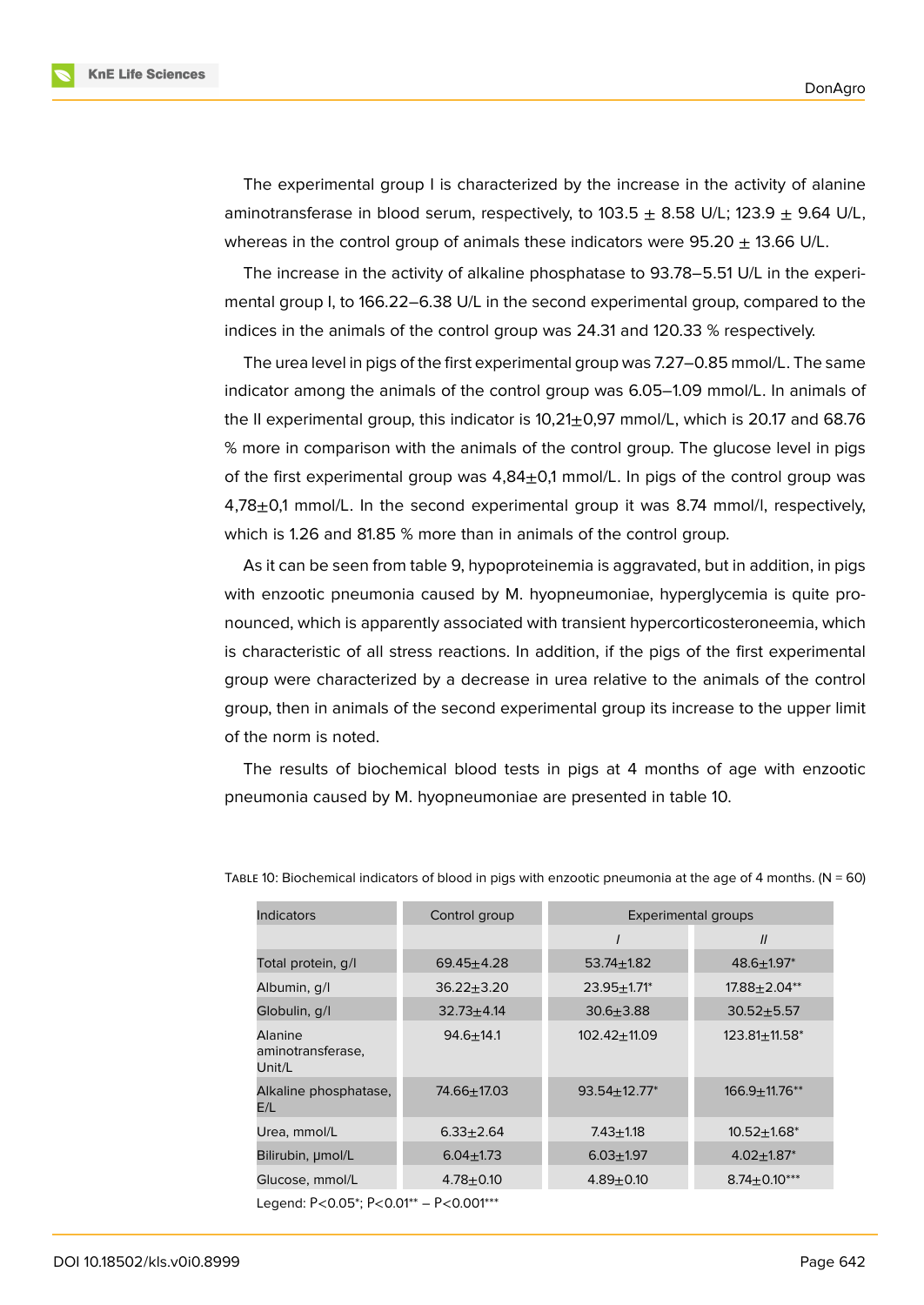The  $1<sup>st</sup>$  experimental group is characterized by the increase in the activity of serum alanine aminotransferase to 102.42±11.09 U/L, respectively; 123.81±11.58 U/L, whereas in the control group these indicators were  $94.6 \pm 14.1$  U/L.

The increase in the activity of alkaline phosphatase to  $93.54\pm12.77$  U/L in the first experimental group, to 166.9–11.76 U/L in the second experimental group, relative to the indices in the animals of the control group was 25.29 % and 123.55 % respectively.

The urea level in pigs of the first experimental group was 7.43–1.18 mmol/L. The same indicator in the group of animals of the control group was 6.33–2.64 mmol/l. In animals of the experimental group II, this indicator is 10.52–1.68 mmol/l, which is 17.38 and 66.19 % more than in the animals of the control group. The glucose level in pigs, the first experimental group was 4.89±0.1 mmol/L. In pigs, the control group was  $4.78\pm0.1$  mmol/L. In the group of animals of the second experimental group it was 8.74±0.1 mmol/L, respectively, which is 2.3 and 82.85 % more than in animals of the control group.

The general trends in the development of hypoproteinemia, hypoalbuminemia and hypoglobulinemia in pigs with enzootic pneumonia caused by M. hyopneumoniae remain. Hyperglycemia develops, which fits into the theoretical aspects of the development of stress response. The level of alkaline phosphatase, alanine transferase and urea is increasing, which indicates impaired function not only of the lungs, but also of the liver, kidneys and other organs.

As animals grow from 2 months up to 4 months of age, red blood gradually increase by an average of 23.6 %. When pigs are infected with enzootic pneumonia caused by M. hyopneumoniae, there is no physiological increase in red blood, but, on the contrary, there is a decrease in the studied indices by an average of 14.9 %.

The experiments showed that changes in blood biochemical parameters in pigs depend on the severity of symptoms of enzootic pneumonia caused by M. hyopneumoniae.

### **4. Conclusion**

1. In piglets with a subclinical form of enzootic pneumonia, the following hematological parameters were observed: erythropenia up to 4.3±0.95×1012/l and leukopenia up to 97.3 $\pm$ 12.21×109/l, The increase in BSR (8.3 $\pm$ 2.10 mm/h). During the analysis of biochemical parameters, the following changes were noted: the decrease in the level of total protein to 53.74  $\pm$  1.82 g/l; the decrease in the amount of albumin to 23.95  $\pm$  1.71 g/l,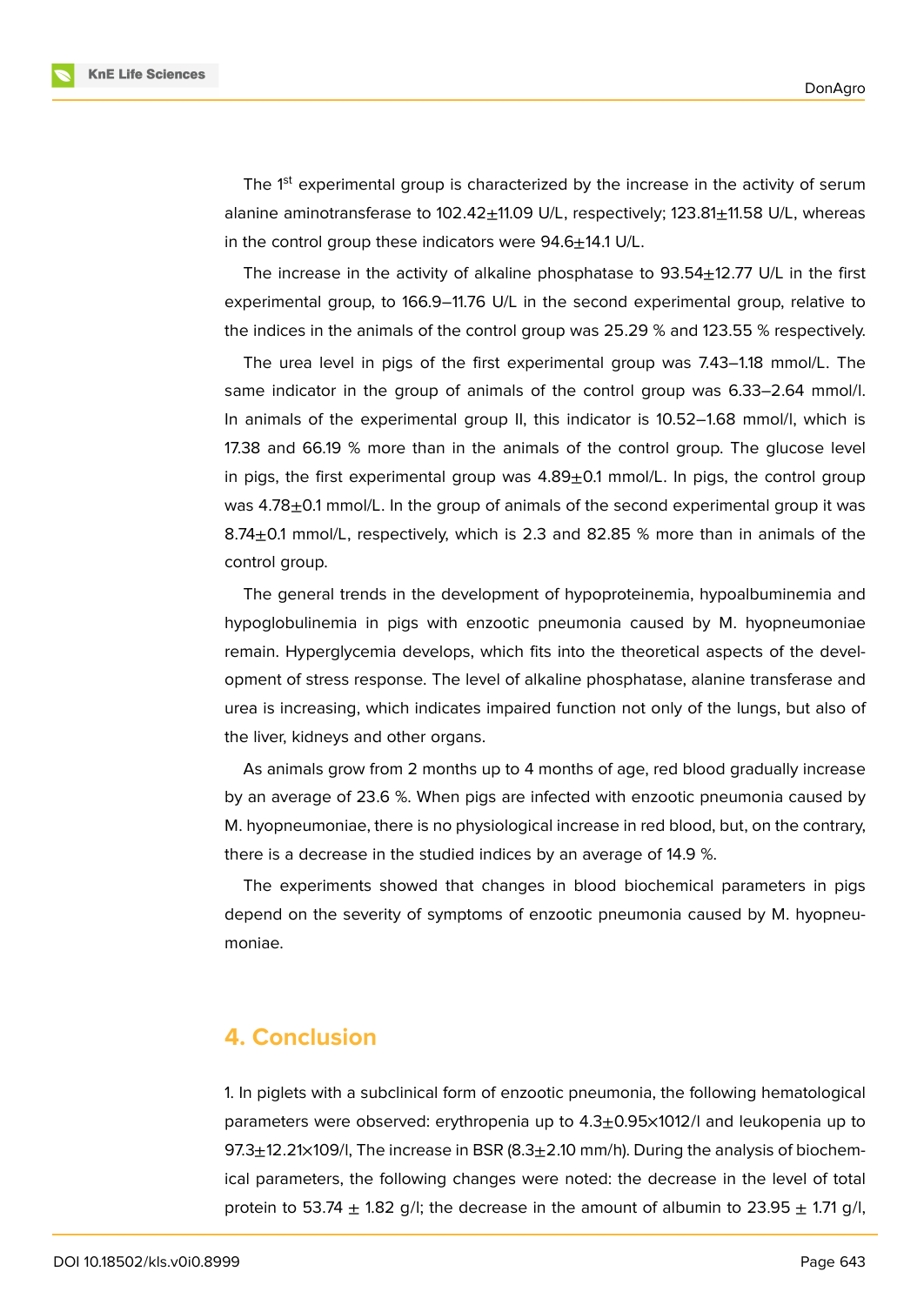the increase in the activity of alanine aminotransferase to  $123.81 \pm 11.58$  U/l and alkaline phosphatase  $93.54 + 12.77$  U/l, the increase in the level of urea to 7,  $43 + 1.18$  mmol/L.

2. In piglets with the clinical manifestation of the disease, the following hematological parameters were noted: the decrease in the number of red blood cells to  $3.27 \pm 0.81$  $\times$  1012/l and white blood cells to 9.15  $\pm$  3.33  $\times$  109 g/l, the increase in BSR to 13.22  $\pm$ 3, 44 mm/h, eosinopenia  $2.48\pm0.46$  %. During the analysis of biochemical parameters, hypoproteinemia was observed up to 48.6  $\pm$  1.97 g/l, hypoalbuminemia up to 17.88  $\pm$ 3.04 g/l, hypoglobulinemia up to  $30.52 \pm 5.57$  g/l, the increase in urea level up to 10.52  $\pm$  1.68 mmol/L, the increase in the activity of alanine aminotransferase to 123.81  $\pm$  11.58 U/L and alkaline phosphatase to 166.9  $\pm$  11.76 U/L, hyperglycemia 8.74  $\pm$  0.10 mmol/L.

### **References**

- <span id="page-12-0"></span>[1] Betlach, A. M., *et al*. (2019). *Mycoplasma Hyopneumoniae* Variability: Current Trends and Proposed Terminology for Genomic *Transboundary and Emerging Diseases*, vol. 66, issue 5, pp. 1840–54.
- <span id="page-12-1"></span>[2] Polishchuk, S. V. and Belyavtseva, E. A. (2015). Diagnosis Enzootic Pneumonia Pigs at Farm "Veles-Crimea". *Transactions of Taurida Agricultural Science*, vol. 1, issue 164, pp. 164–71.
- [3] Thacker, E. L., Halbur, P. G. and Ross, R. F. (1999). *Mycoplasma Hyopneumoniae* Potentiation of Porcine Reproductive and Respiratory Syndrome Virus Induced Pneumonia. *Journal of Clinical Microbiology*, vol. 37, issue 3, pp. 620–7.
- [4] Ayshpur, O. Y. (2014). Mycoplasmal (Enzootic) Pneumonia of Pigs. *Animal Biology*, vol. 16, issue 2, pp. 9–17.
- [5] Butenkov, A. I., *et al*. (2009). Results Studying of Humoral and Cellular System of Immunity at Pigs with Enzootic Pneumonia. *Veterinariya Kubani*, vol. 3, pp. 13–5.
- [6] Silva, G. S., *et al*. (2019). Benefit-cost Analysis to Estimate the Payback Time and the Economic Value of two *Mycoplasma Hyopneumoniae* Elimination Methods in Breeding Herds. *Preventive Veterinary Medicine*, vol. 168, pp. 95–102.
- [7] Wang, H., *et al*. (2016). The Effects of *Mycoplasma Hyopneumoniae* on Porcine Circovirus Type 2 Replication in Vitro PK-15 Cells. *Research in Veterinary Science*, vol. 105, pp. 56–61.
- [8] Maes, D., *et al*. (2018). Update on *Mycoplasma Hyopneumoniae* Infections in Pigs: Knowledge Gaps for Improved Disease Control. *Transboundary and Emerging Diseases* vol. 65, issue 1, pp. 110–24.